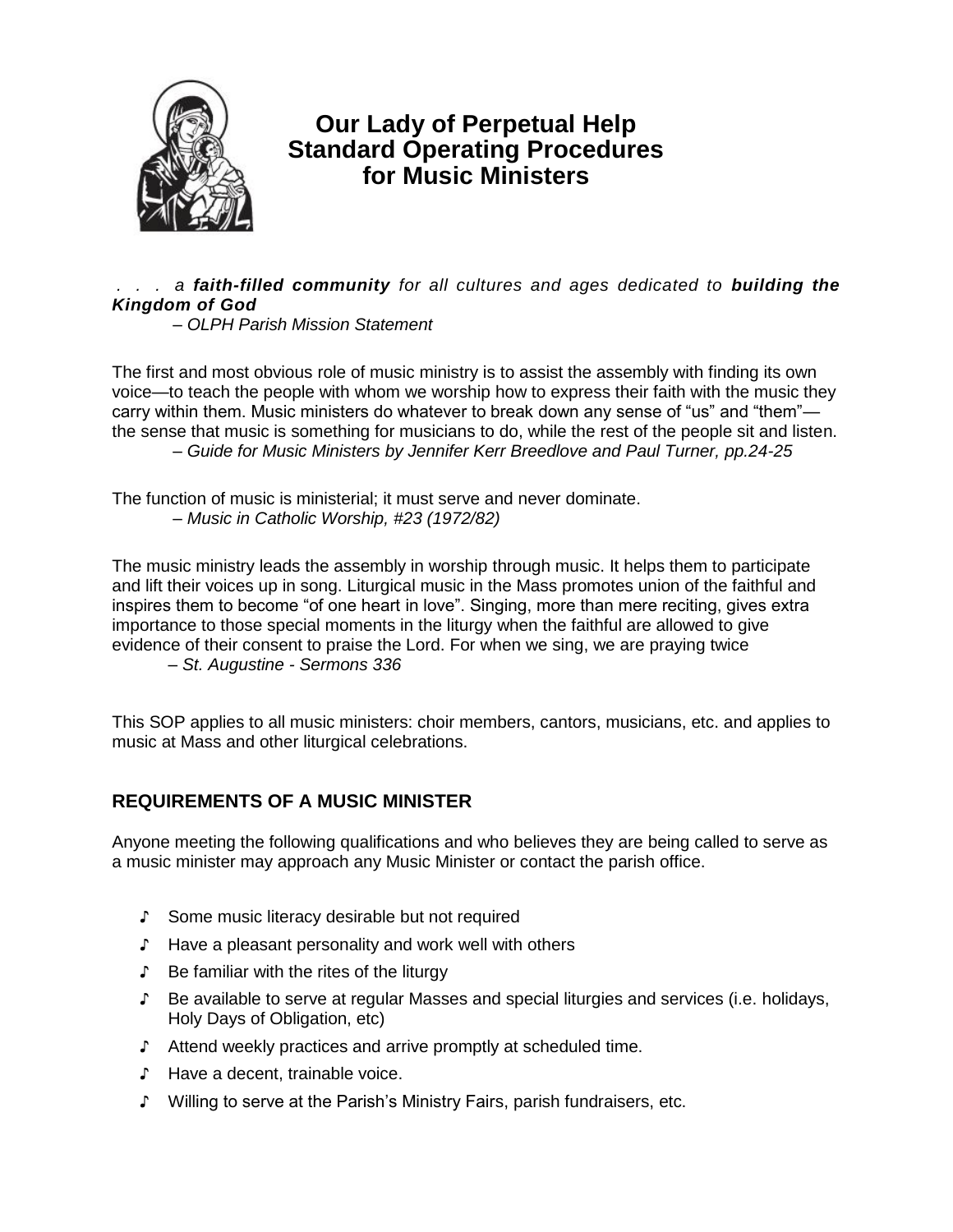♪ Participate in liturgical workshops, spiritual enrichment programs, and retreats as may be deemed necessary by the Pastor or Diocese

Music Ministers are expected to be skilled in their instrument well enough in order to compliment the choir smoothly and with an even balance of sound and dynamics. Musicians must be able to instantly modulate keys and notes during mass in order to adjust to the different vocal ranges of the various choirs. Musicians are responsible for their own practice/training to meet these criteria apart from the regular choir practice which focuses on the voices.

A Music Committee, composed of leaders of each choir and/or their designates, will be responsible for (i) selecting the songs and psalms for Mass; (ii) distributing schedules; (iii) providing material for any new song that is not in the hymnals; (iv) typing the lyrics on PowerPoint for Mass; (v) scheduling Ministry fellowship; (vi) updating the SOP as necessary; and (vii) other duties as assigned by the chairperson, pastor, associate pastor, or Liturgy Committee. The Music Committee will select a Chairperson to (i) conduct meetings and choir practice, (ii) act as a liaison to the pastor, and (iii) work in close collaboration with the pianist/musicians.

The Music Committee will plan fellowship nights with refreshments, assigning each choir to be responsible for a specific night on a rotating schedule.

Each choir will have a leader who will (i) monitor attendance at practices, workshops, spiritual retreats, etc.; (ii) ensure that each member of their choir has schedules, hymnals, and handouts; (iii) assign current members to work with new members; (iv) ensure the SOP is followed by their choir members; and (v) other duties as assigned by the Music Committee Chairperson.

The Music Committee and Choir Leaders must be fully initiated and in full communion with the teachings of the Catholic Church.

#### **WELCOMING NEW MEMBERS**

Music Ministers should reach out to new members and welcome them. They should make sure they are Introduced to the Choir Leader and other Music Ministry members.

The Choir Leader will assign a contact person for the new member whom they can contact for questions or concerns about Music Ministry. The Choir Leader will make sure that new members are provided with current schedules and SOPs and arrange for the purchase of a hymnal.

#### **PREPARATION**

The Music Committee will select the liturgical music based on the readings for the Mass at least three weeks prior to the Mass date. They will include music for:

- ♪ Gathering
- ♪ Responsorial Psalm
- ♪ Preparation of Gifts
- ♪ Communion
- ♪ Leave-taking
- ♪ and other service music required by the Pastor or Associate Pastor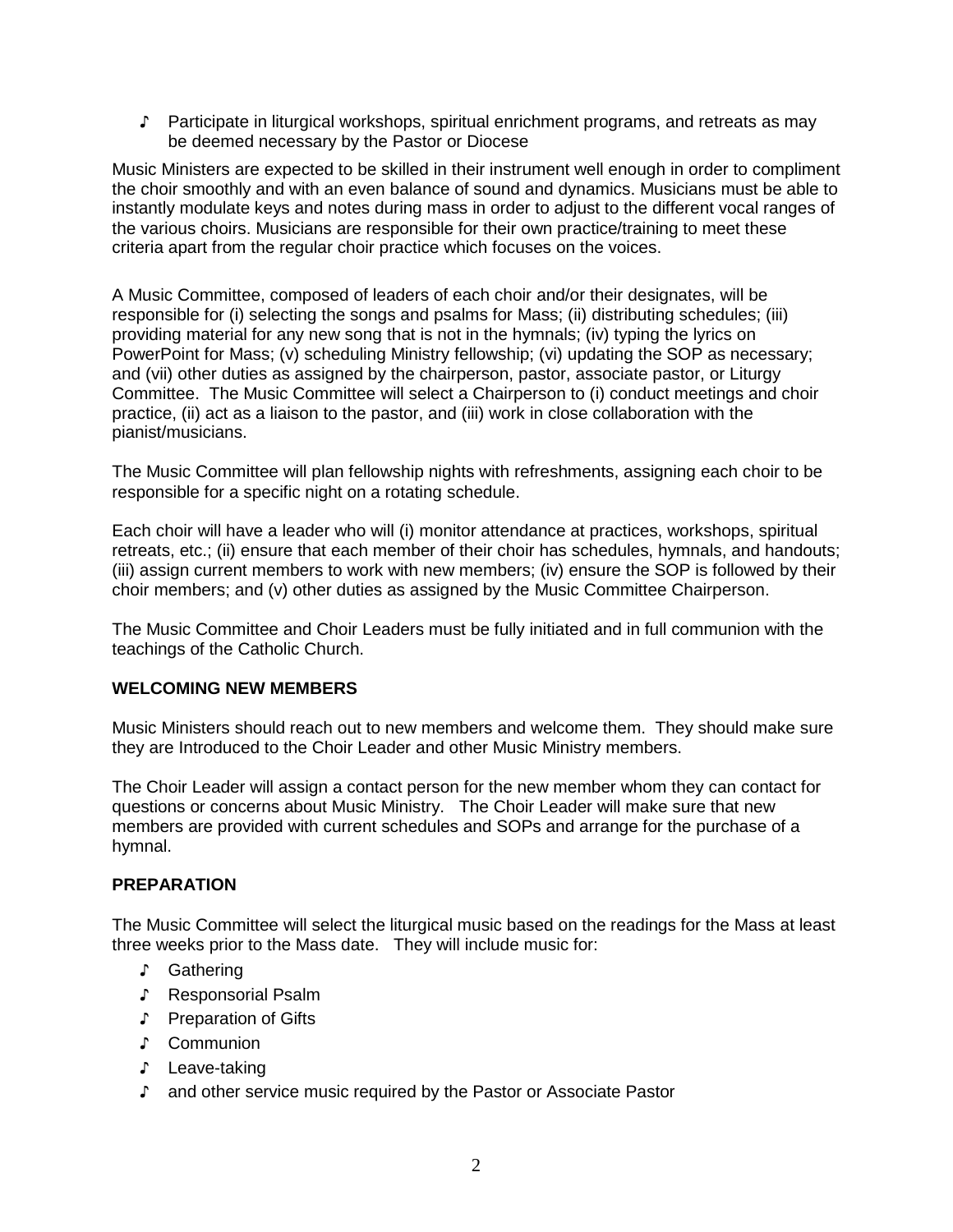Any new hymn should be introduced by rehearsing it for at least three Sundays with the assembly and three practice nights with the choir before it is implemented.

Each Music Minister will purchase a hymnal and other means of storing and organizing music handouts, and will be responsible for bringing these to each practice and Mass. Each Music Minister is responsible for keeping all their handouts in an organized manner.Handouts will only be distributed the first time that song is introduced to the choir. Choir leaders are responsible for reminding their choir members to bring their needed songs to practice and Mass.

Choir practice will begin with the reading of the Gospel for the upcoming Sunday. This will help Music Ministers understand the connection between the songs and the readings. Choir practice will also end with prayer. Between choir practice and Mass, Music Ministers should continue to pray over the Gospel and practice the songs.

#### **MASS RESPONSIBILITIES**

Each Choir shall have the following:

- ♪ Song Leader to lead the choir/assembly in singing and to work with the pianist as to the order of the music. The Song Leader and pianist should watch the presider and not begin another verse or refrain that will cause the presider to wait before continuing Mass.
- ♪ Cantor (or Cantors) to sing the Responsorial Psalm during Mass as part of the readings
- ♪ Visual Tech to manage the PowerPoint some PowerPoint experience is required

All Music Ministers should arrive at least 30 minutes before Mass to test equipment and warm up. At least ten minutes before Mass, the Cantor and Song Leader should rehearse the Responsorial Psalm and any new songs with the assembly**.** More time can be added if needed when there are a lot of songs or parts of mass that need to be practiced with the assembly (e.g. a new mass setting). There shall be time for quiet reflection after music practice and before mass starts.

Unless there is an extraordinary reason to be absent, all music ministers should be at choir practice or sit with the congregation during Mass. The Choir member should notify their Choir Leader if they will be missing practice, with the reason for that absence.

Music Ministers need to fully appreciate that the hymns they are singing are based on the Readings. They need to sing these hymns prayerfully and with the appropriate feeling, especially if they are to encourage the assembly to do the same.

Music Ministers should be models in showing reverence for the Lord. Dress should be appropriate. There should be no unnecessary talking, laughing, joking, etc. The microphones are very sensitive and will pick up any sound.

You may serve in more than one liturgical ministry, but you may serve in only ONE liturgical ministry at each Mass. Liturgical ministries include: Altar Servers, Children's Liturgy of the Word (CLOW), Extraordinary Ministers of Holy Communion (EMHC), Lectors, Music Ministers,